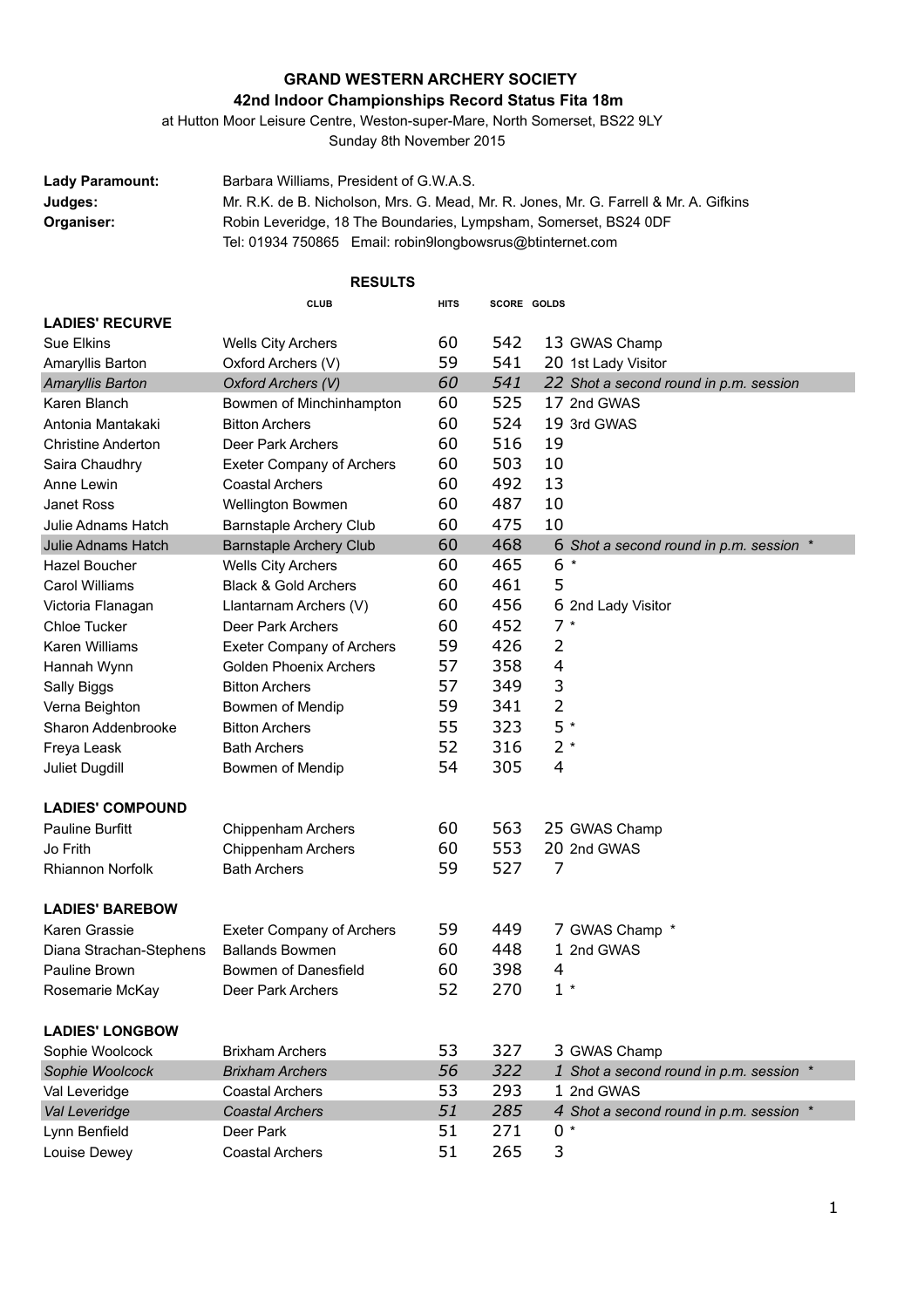|                             | <b>CLUB</b>                     | <b>HITS</b> | SCORE GOLDS |        |                                        |  |  |
|-----------------------------|---------------------------------|-------------|-------------|--------|----------------------------------------|--|--|
| <b>GENTLEMEN'S RECURVE</b>  |                                 |             |             |        |                                        |  |  |
| David Timmins               | Oxford Archers (V)              | 60          | 574         |        | 37 1st Gentleman Visitor               |  |  |
| Mark Smith                  | <b>Bath Archers</b>             | 60          | 569         |        | 31 GWAS Champ                          |  |  |
| <b>David Timmins</b>        | Oxford Archers (V)              | 60          | 568         |        | 31 Shot a second round in p.m. session |  |  |
| Jonathan Dyke               | Llantarnam Archery Club (V)     | 60          | 563         | 30     |                                        |  |  |
| John Prior                  | Supermarine Bowmen              | 60          | 551         |        | 28 2nd GWAS                            |  |  |
| <b>Mark Tottle</b>          | <b>Puriton Gold</b>             | 60          | 539         |        | 23 3rd GWAS                            |  |  |
| Jaibez Macriner             | West Somerset Co. of Archers    | 60          | 538         | 21     |                                        |  |  |
| Chris Hole                  | Burnham Co. of Archers          | 60          | 533         | 21     |                                        |  |  |
| David Wakefield             | Chippenham Archers              | 60          | 531         | 16     |                                        |  |  |
| John Neusinger              | <b>Wellington Bowmen</b>        | 60          | 522         | 17     |                                        |  |  |
| David Mortimer              | <b>Cleve Archers</b>            | 60          | 519         | 15     |                                        |  |  |
| George Pengelly             | <b>Wells City Archers</b>       | 60          | 513         | $12 *$ |                                        |  |  |
| Alec Hodgkinson             | <b>Wells City Archers</b>       | 60          | 509         | 11     |                                        |  |  |
| Tom Howse                   | Deer Park Archers               | 56          | 500         | 22     |                                        |  |  |
| James Cooper                | <b>Puriton Gold</b>             | 60          | 498         | 12     |                                        |  |  |
| Paul Baildon                | Bowmen of Minchinhampton        | 59          | 497         | 12     |                                        |  |  |
| Paul Tipper                 | Burnham Co. of Archers          | 60          | 496         | 8      |                                        |  |  |
| Kevin Eades                 | <b>Puriton Gold</b>             | 59          | 494         | $10 *$ |                                        |  |  |
| Robin Perry                 | <b>Tockington Archers</b>       | 59          | 490         | $10*$  |                                        |  |  |
| <b>Keith Parsons</b>        | Bowmen of Minchinhampton        | 59          | 488         | 7      |                                        |  |  |
| <b>Barry Gingell</b>        | Burnham Co. of Archers          | 60          | 484         | 5      |                                        |  |  |
| <b>Martin Tucker</b>        | Bowmen of Minchinhampton        | 59          | 473         | 13     |                                        |  |  |
| Steven Biggs                | <b>Bitton Archers</b>           | 60          | 469         | 8      |                                        |  |  |
| Mark Cameron                | <b>Black &amp; Gold Archers</b> | 60          | 462         | $8 *$  |                                        |  |  |
| <b>Ginger Parker</b>        | <b>Black &amp; Gold Archers</b> | 60          | 457         | $9 *$  |                                        |  |  |
| Raymond Cocksedge           | <b>Cheltenham Archers</b>       | 60          | 449         | 2      |                                        |  |  |
| Pete Eyles                  | Chippenham Archers              | 60          | 435         | 4      |                                        |  |  |
| Dave Brewer                 | <b>Coastal Archers</b>          | 60          | 433         | 5 *    |                                        |  |  |
| Nick Chubb                  | <b>Coastal Archers</b>          | 59          | 429         | 11     |                                        |  |  |
| Stephen Causon              | <b>Black &amp; Gold Archers</b> | 59          | 424         | $7 *$  |                                        |  |  |
| Tony Beighton               | Bowmen of Mendip                | 60          | 415         | 3      |                                        |  |  |
| Christopher Orwin           | <b>Black &amp; Gold Archers</b> | 60          | 414         | $4 *$  |                                        |  |  |
| Nick Smith                  | <b>Frome Town Archers</b>       | 58          | 377         | 5      |                                        |  |  |
| George Brindley             | <b>Bitton Archers</b>           | 52          | 320         | $6*$   |                                        |  |  |
| Kenneth Chant               | <b>Coastal Archers</b>          | 51          | 264         | 0      |                                        |  |  |
|                             |                                 |             |             |        |                                        |  |  |
| <b>GENTLEMEN'S COMPOUND</b> |                                 |             |             |        |                                        |  |  |
| James Howse                 | Deer Park Archers               | 60          | 574         |        | 36 GWAS Champ                          |  |  |
| Adam Shaw                   | Cleve Archers                   | 60          | 571         |        | 31 2nd GWAS                            |  |  |
| Ben Humphrys                | Deer Park Archers               | 60          | 561         |        | 21 3rd GWAS                            |  |  |
| <b>Adam Shaw</b>            | <b>Cleve Archers</b>            | 59          | 558         |        | 28 Shot a second round in p.m. session |  |  |
| <b>Richard Kerr</b>         | <b>Chippenham Archers</b>       | 60          | 558         | $20*$  |                                        |  |  |
| Alex Shaw                   | <b>Cleve Archers</b>            | 60          | 557         | $21 *$ |                                        |  |  |
| <b>Richard Eddington</b>    | Mere Archers                    | 60          | 557         | 18     |                                        |  |  |
| <b>Steve Edwards</b>        | Llantarnam Archers (V)          | 60          | 556         |        | 20 1st Gentleman Visitor               |  |  |
| Graham Smith                | <b>Tockington Archers</b>       | 60          | 554         | 16     |                                        |  |  |
| <b>Alex Shaw</b>            | <b>Cleve Archers</b>            | 60          | 551         |        | 12 Shot a second round in p.m. session |  |  |
| Neil Lockhart               | Devizes Bowmen                  | 60          | 546         | 16     |                                        |  |  |
| Julian Cleak                | St. Kingsmark Bowmen (V)        | 60          | 542         | 10     |                                        |  |  |
| Jon Smith                   | Frome Town Archers              | 60          | 540         | 13     |                                        |  |  |
| Paul Godbold                | Bowmen of Minchinhampton        | 60          | 539         | $10*$  |                                        |  |  |
|                             |                                 | 58          | 533         | 13     |                                        |  |  |
| <b>Richard Allison</b>      | Fast & Loose                    |             |             |        |                                        |  |  |
| Doug Garland                | Deer Park Archers               | 59          | 531         | 6      |                                        |  |  |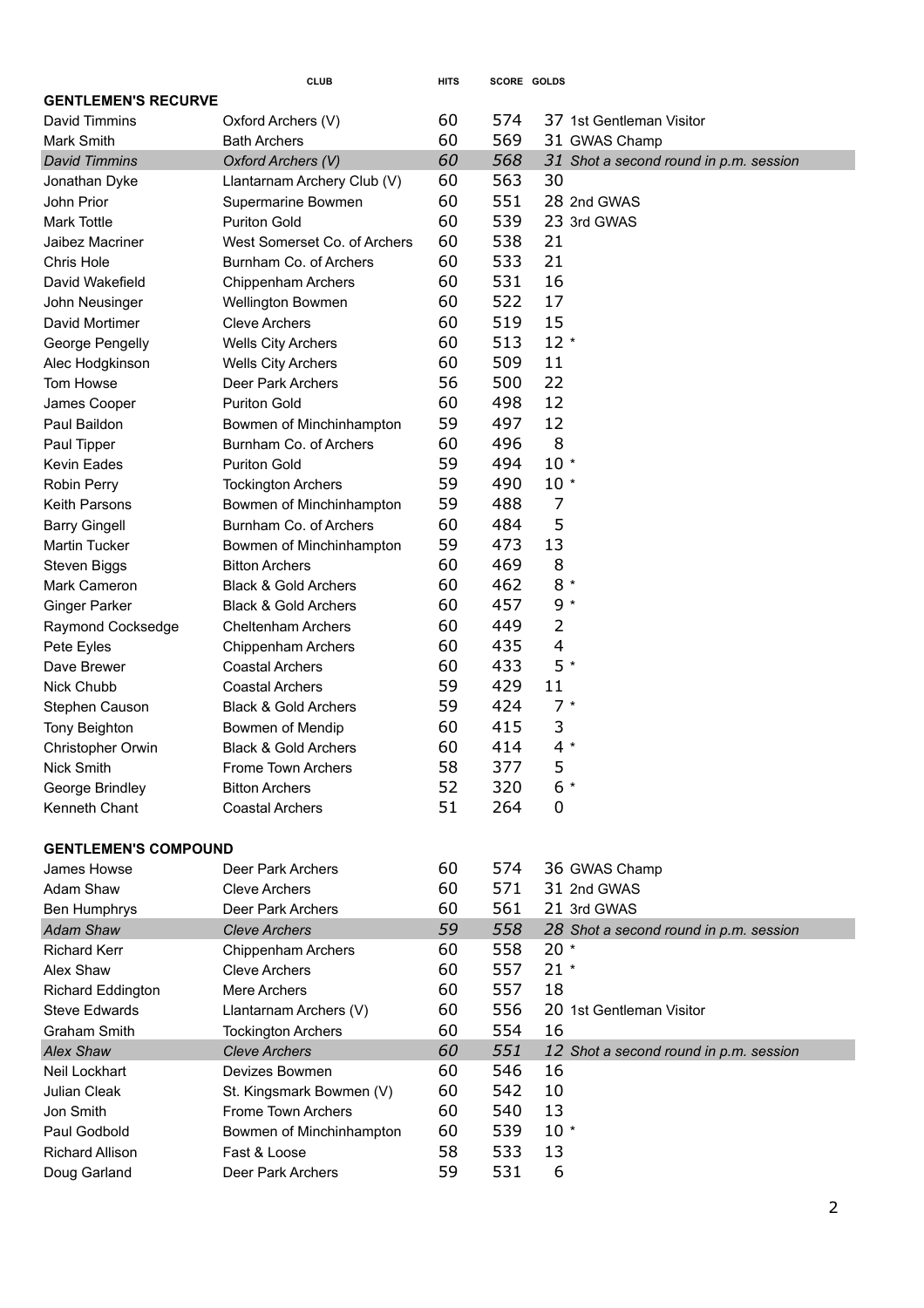|                            | <b>CLUB</b>                      | <b>HITS</b> |     | SCORE GOLDS                            |  |  |
|----------------------------|----------------------------------|-------------|-----|----------------------------------------|--|--|
| <b>GENTLEMEN'S BAREBOW</b> |                                  |             |     |                                        |  |  |
| James Annall               | <b>Bath University</b>           | 60          | 536 | 18 GWAS Champ                          |  |  |
| Michael Pearce             | Bournemouth Archery Club         | 59          | 503 | 14 2nd GWAS                            |  |  |
| Adam Strachan-Stephens     | <b>Ballands Bowmen</b>           | 60          | 495 | 8 3rd GWAS                             |  |  |
| John Butler                | Chippenham Archers               | 60          | 481 | 7                                      |  |  |
| John Dalton                | Deer Park Archers                | 59          | 406 | 4                                      |  |  |
| <b>Philip Rees</b>         | <b>Exeter Company of Archers</b> | 59          | 404 | 5                                      |  |  |
| <b>Richard Curtis</b>      | <b>Coastal Archers</b>           | 60          | 389 | 4                                      |  |  |
|                            |                                  |             |     |                                        |  |  |
| <b>GENTLEMEN'S LONGBOW</b> |                                  |             |     |                                        |  |  |
| Rob Twigg                  | <b>Exmouth Archers</b>           | 60          | 500 | 10 Shot a second round in p.m. session |  |  |
| Rob Twigg                  | <b>Exmouth Archers</b>           | 60          | 469 | 6 GWAS Champ                           |  |  |
| <b>Nick Bullus</b>         | <b>Bath Archers</b>              | 60          | 426 | 2 2nd GWAS                             |  |  |
| <b>Scott Williams</b>      | <b>Exeter Company of Archers</b> | 59          | 359 | 4 3rd GWAS                             |  |  |
| John Craigie               | Deer Park Archers                | 57          | 326 | 3                                      |  |  |
| Kevin Sutherland           | Deer Park Archers                | 55          | 319 | 1                                      |  |  |
| <b>Martin Hutchings</b>    | Deer Park Archers                | 55          | 318 | 3                                      |  |  |
| Chris Quinn                | <b>Exeter Company of Archers</b> | 52          | 261 | $2*$                                   |  |  |
| Andy Beecher               | <b>Tockington Archers</b>        | 48          | 201 | 0                                      |  |  |
| Nick Chubb                 | <b>Coastal Archers</b>           | 38          | 152 | 1                                      |  |  |
| Geoffrey Thorne            | <b>Coastal Archers</b>           | 34          | 152 | 0                                      |  |  |
| Keith Dewey                | <b>Coastal Archers</b>           | 33          | 133 | $0 *$                                  |  |  |

| <b>JUNIOR LADIES' RECURVE</b>  |                            |    |     |                                             |  |  |  |
|--------------------------------|----------------------------|----|-----|---------------------------------------------|--|--|--|
| Jade Pocock (U16)              | <b>Bath Archers</b>        | 60 | 501 | 15 1st GWAS (U16)                           |  |  |  |
| Sophie Morgan (U14)            | Cleve Archers              | 60 | 465 | 6 1st GWAS (U14)                            |  |  |  |
| Lydia Dempsey (U16)            | Bowmen of Danesfield       | 60 | 437 | 8 2nd GWAS (U16) *                          |  |  |  |
| Jemima Baughan (U14)           | Frome Town Archers         | 59 | 385 | 2                                           |  |  |  |
| Natasha Riddle (U16)           | Burnham Company of Archers | 57 | 326 | 1                                           |  |  |  |
| Catherine Foreman (U16)        | Frome Town Archers         | 56 | 314 | 1                                           |  |  |  |
| Ella Shield (U12)              | <b>Cleve Archers</b>       | 48 | 266 | 1 1st GWAS (U12)                            |  |  |  |
| Grace Williams (U12)           | Bowmen of Danesfield       | 44 | 198 | $0$ 2nd GWAS (U12)                          |  |  |  |
| Tallulah Kelly (U12)           | <b>Cleve Archers</b>       | 39 | 176 | 1                                           |  |  |  |
| <b>JUNIOR LADIES' COMPOUND</b> |                            |    |     |                                             |  |  |  |
| Holly Clifford (U14)           | Deer Park Archers          | 60 | 535 | 12 1st GWAS (U14) & Overall Top Junior Lady |  |  |  |
| Phoebe Pine (U18)              | Deer Park Archers          | 59 | 530 | 10 1st GWAS (U18)                           |  |  |  |
| <b>JUNIOR LADIES' BAREBOW</b>  |                            |    |     |                                             |  |  |  |
| Rachel Lucas (U16)             | Deer Park Archers          | 60 | 445 | 5 1st GWAS (U16)                            |  |  |  |
| Phoebe Rose (U14)              | Mere Archers               | 39 | 164 | $0$ 1st GWAS (U14)                          |  |  |  |